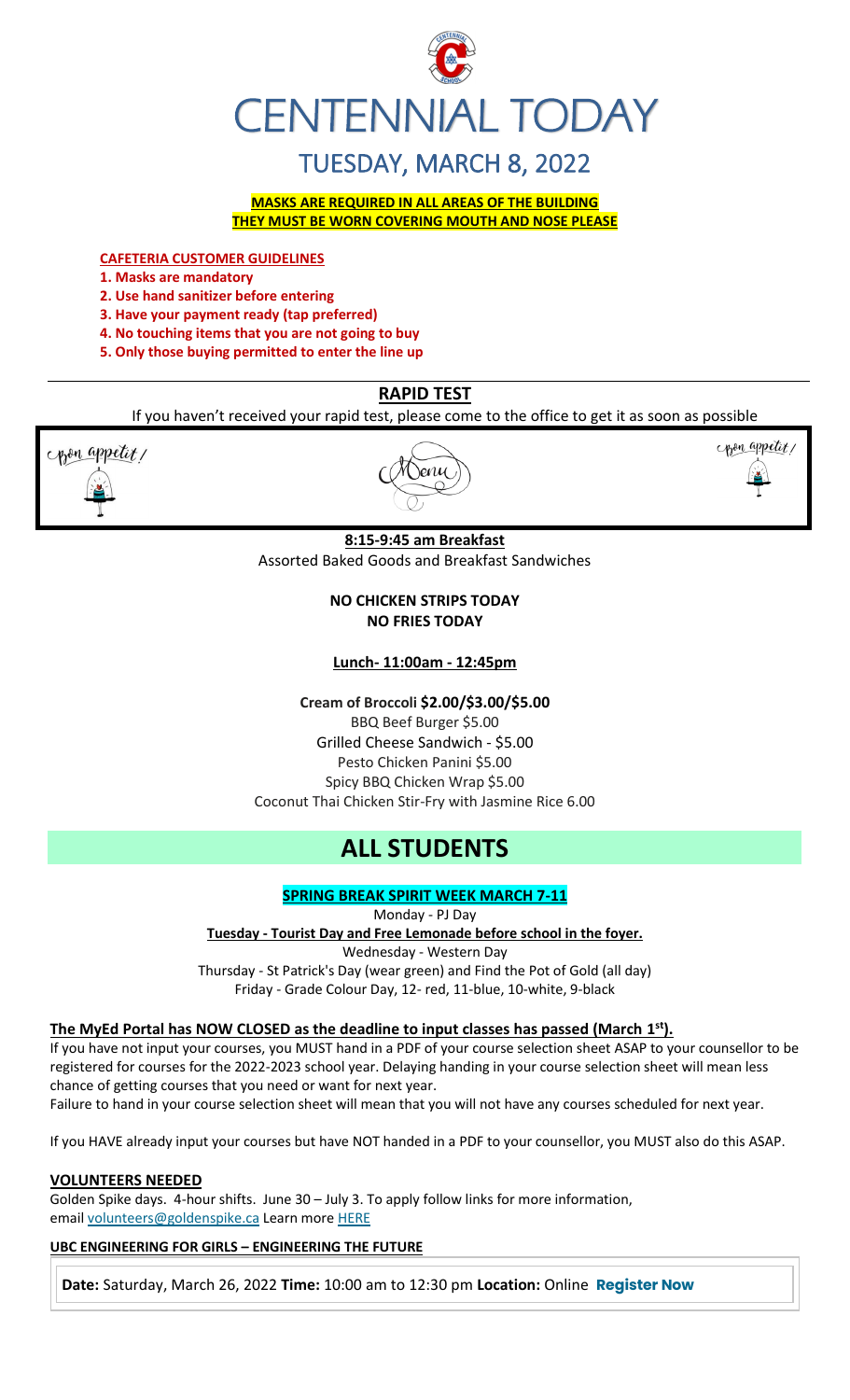#### **COOK LEVEL 1 APPRENTICESHIP PROGRAM 2023**

Hello students, there will be a short meeting this Wednesday March at 9am in the kitchen D205 for all grade 10 and 11 students who are interested in taking the Cook level 1 apprenticeship program at Centennial in the 2023. District 43 trades program support staff will be present to answer any of your questions about program applications and potential scholarship opportunities for working in trades. Please confirm your attendance with an email to [adjonas@sd43.bc.ca](mailto:adjonas@sd43.bc.ca)

#### **FORKLIFT TRAINING OVER SPRING BREAK (March 24th)**

If you are at least 15 years old and interested in getting your **Forklift training certification** over Spring Break, please visit the "**43Careers.com** > **Certificates**" websit[e https://www.sd43.bc.ca/CareerPrograms/Pages/Certifications.aspx#/=](https://www.sd43.bc.ca/CareerPrograms/Pages/Certifications.aspx#/=) to complete the sign-up survey. Spaces are limited. If you need more information, please contact Doug MacLean at 604- 341-8977.

#### **UPDATED TRADES PAGE – CAREER CENTRE**

LOOKING FOR NEWSLETTERS, LINKS, CERTIFICATION COURSES OR TRADES

INFO? [https://www.sd43.bc.ca/school/centennial/ProgramsServices/CareerCentre/tradeapprentice/Pages/default.aspx](https://www.sd43.bc.ca/school/centennial/ProgramsServices/CareerCentre/tradeapprentice/Pages/default.aspx#/=)  $#/=$ 

#### **EDUCATION CANADA SAT BOOT CAMP**

All sessions are being recorded. Plenty of links and information over 5 sessions. The SAT Boot Camp is a five-session series with the goal of practicing strategies to improve your SAT score. The live sessions will take place March 14-18, 2022, at 10 am ET, daily. [https://www.bigmarker.com/series/2022-educationusa-canada-sat/series\\_details](https://www.bigmarker.com/series/2022-educationusa-canada-sat/series_details)

#### **GRADE 11 HORATIO ALGER SCHOLARSHIPS DEADLINE MARCH 15TH**

160 X \$5,000 Canadian Scholarships 10 X \$10,000 Entrepreneurial Scholarships Now for **grade 11 students**. Canada wide. Must be Canadian Citizens

**Eligibility** To be eligible to apply for the Horatio Alger **Canadian Scholarship**, applicants must meet the following criteria: **Be enrolled full-time as a high school grade 11** or first-year CEGEP student in Canada

- Exhibit a strong commitment to pursue and complete a bachelor's degree program at an accredited university
- Proven **critical financial need (\$65,000 or less** annual net income per family is required)
- (Demonstrate desire and ability to be entrepreneurial in a chosen field)
- Be involved in **co-curricular and community service activities**
- Display integrity and perseverance in overcoming adversity
- Maintain a minimum grade percentage of 70%
- Apply by March 15 [https://horatioalger.ca/en/scholarships/about-our-scholarships-programs/provincial](https://horatioalger.ca/en/scholarships/about-our-scholarships-programs/provincial-programs/)[programs/](https://horatioalger.ca/en/scholarships/about-our-scholarships-programs/provincial-programs/)

#### **BCIT INFO SESSION FOR SD 43**

BCIT reps will address programs that allow direct entry from High School and will answer any question you may have. Thursday, March 10th, 5-6 pm. Meeting ID: 685 7661 3760. Password: 391833 [link to zoom meeting](https://bcit.zoom.us/j/68576613760?pwd=UkwrYjVZQVVrWUdXdFVXdEpGQXBOQT09#success)

#### **YOUTH 4 ACTION SPRING BREAK BOOT CAMP**

**Monday March 14, 2022 to Tuesday March 15, 2022, 10:00 AM PDT - 2:30 PM PDT** This boot camp is designed to give you the inspiration – and skills – to **think globally and act locally** in your school community and beyond. Register [HERE](https://registration.metrovancouver.org/youth4action/Pages/Think-Global-Plan-Lead-Local-Mar14-15.aspx)

#### **VOLUNTEER HOURS**

Need volunteer hours to graduate? Ms. Shong from Como Lake Middle is looking for a couple of students to help her setup and take down tables and tents at Mackin Park during spring break. This would give you 3 hours of volunteer time and a letter from United Way. Please email Ms. Shong at: [sashong@sd43.bc.ca](mailto:sashong@sd43.bc.ca) if you are interested.

#### **ATTENTION STUDENTS CURRENTLY IN GRADE 9, 10 AND 11:**

Applications are now open for next year's **Jr. and Sr. Environmental Studies Academies**. You can find them:

- 1) On the Centennial Website
- 2) On our Instagram @cent.es
- 3) Using the QR code below



Applications close **March 11th at 3:00pm**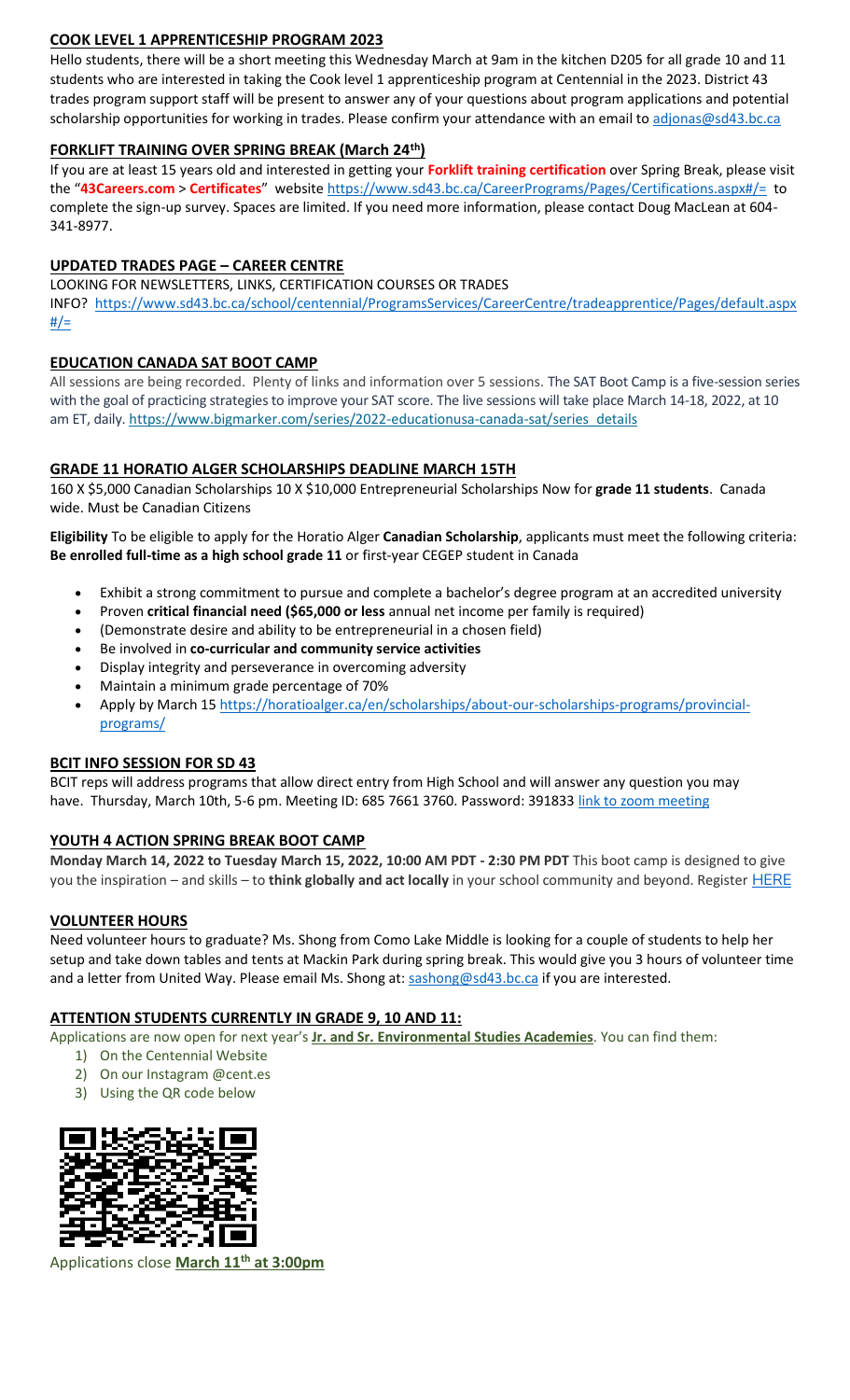# **GRADE 12'S**

## **BCIT 101 – HIGH SCHOOL EDITION (11'S AND 12'S)**

In this session, our Program Advisors can help your students answer questions about entrance requirements, student services, and hands-on learning at BCIT. [Register now for the March 9 event.](https://bcit.us8.list-manage.com/track/click?u=daf05330755626307efc8f07f&id=7cc7391ed9&e=b29846f095)

#### **LANGARA DESIGN FORMATIONS INFO SESSION**

<https://langara.ca/programs-and-courses/programs/design-formation/information-sessions.html> Register at link March 22 6-7pm via zoom Learn more about the 2-year interdisciplinary [Design Formation](https://langara.ca/programs-and-courses/programs/design-formation/index.html) diploma program. To sign up for an info session please email [sgeib@langara.ca](mailto:sgeib@langara.ca) or use the **registration form**

**CAREER CENTRE Visit the online Centennial Career Centre Page [HERE](https://www.sd43.bc.ca/school/centennial/ProgramsServices/CareerCentre/experiences/Pages/default.aspx#/=)**



# **@cent43careercentre**

#### **EJTC – ELECTRICAL JOINT TRAINING COMMITTEE – CELEBRATE WOMEN'S DAY LIVE OPEN HOUSE EVENT\*NEW\***

This event is for Women who are interested in learning more about the Electrical Trade. Students and women will have the opportunity to learn what trades has to offer, meet other tradeswomen, network and ask questions about trades. **There will be live music, games, food and prizes and a food truck!** If this is of interest, come celebrate International Women's Day with the EJTC at 1405 Broadway Street, Port Coquitlam, on **Saturday, March 26.** To learn more about our electrical program visit the Instagram page @the\_ejtc or<https://ejtc.org/events-page/> 12PM -3 PM. No RSVP required.

## **HERBALAND COMMUNITY SCHOLARSHIPS\*NEW\***

**5 x \$1,000** available. 86% + 11/12 average, Community involvement, environmentally focused and more. Visit [https://www.herbaland.ca/pages/herbaland-scholarship.](https://www.herbaland.ca/pages/herbaland-scholarship) Deadline May 1

#### **SD43 MARCH TRADES NEWSLETTER IS NOW AVAILABLE\*NEW\***

<https://www.sd43.bc.ca/CareerPrograms/Pages/default.aspx#/=>

**SPRING BREAK ACTING CAMP FOR TEENS (VADA)** Tuition is \$465 for 4 x 5 hours per day. Visit the Vancouver Academy for Dramatic Arts website at<https://vadastudios.com/programs/teen-acting-camps/> March 14-18 1pm – 5pm (15-18 years)

#### **LOCAL SCHOLARSHP APPLICATION & DISTRICT AUTHORITY FILLABLE APPLICATIONS –NOW POSTED ON THE CAREER CENTRE PAGE**

**<https://www.sd43.bc.ca/school/centennial/ProgramsServices/CareerCentre/Pages/default.aspx#/=>**

LOCAL SCHOLARSHIP PACKAGE 2022 / DISTRICT AUTHORITY APPLICATION/OTHER APPLICATIONS - click title see full list

**LOCAL SCHOLARSHIP PACKAGE** 2022\_LOCAL\_SCHOLARSHIP\_PKG\_PDF\_FILLABLE\_vers2.pdf **DISTRICT AUTHORITY APPLICATION** 

图 2022\_DISTRICT\_AUTHORITY\_APP\_pdf\_fillable.pdf

**OTHER APPLICATIONS** 

SD43 Scholarship Application 1.pdf

图 SD43 Scholarship Application 2.pdf

SD43 Scholarship Application 3.pdf

Sharon Perry Scholarship Application.pdf

Gearforce Scholarship Application.pdf

圆 CTA 2022 form.pdf

(use for Merit, Assistance Bursary and Cam McKenzie)

Coquitlam Retired Teachers Bursary.pdf

Optimist ROBERT SIMMS MEMORIAL APPLICATION.pdf

4/8/2022

# **FLAGGER CERTIFICATION COURSE – TUITION ALL EXPENSE PAID - IN BURNABY- TRAINING AND**

#### **EMPLOYMENT OPPORTUNITY**

Certification for 3 years - Times: 8:30AM - 4:30PM Course Dates Burnaby: March 9-10 & 12-13 Course Dates Chilliwack: March 28-29 & 30-31 Burnaby Location: 4199 Lougheed Hwy. #201, Burnaby, BC V5C 3Y6

Chilliwack Location: 45920 First Ave, Chilliwack, BC V2P 7K1 Maximum class size: 14 **Employment Recruiters will be on site on the last day of the course to hire graduates**. \$ 19.76 hr. [@Jason Woodman-Simmonds](mailto:JasonWoodman-Simmonds@michelscanada.com) at 250-517-9086 or UHS [TawneyJager@michelscanada.com](mailto:TawneyJager@michelscanada.com) **register at 604-900-9205.**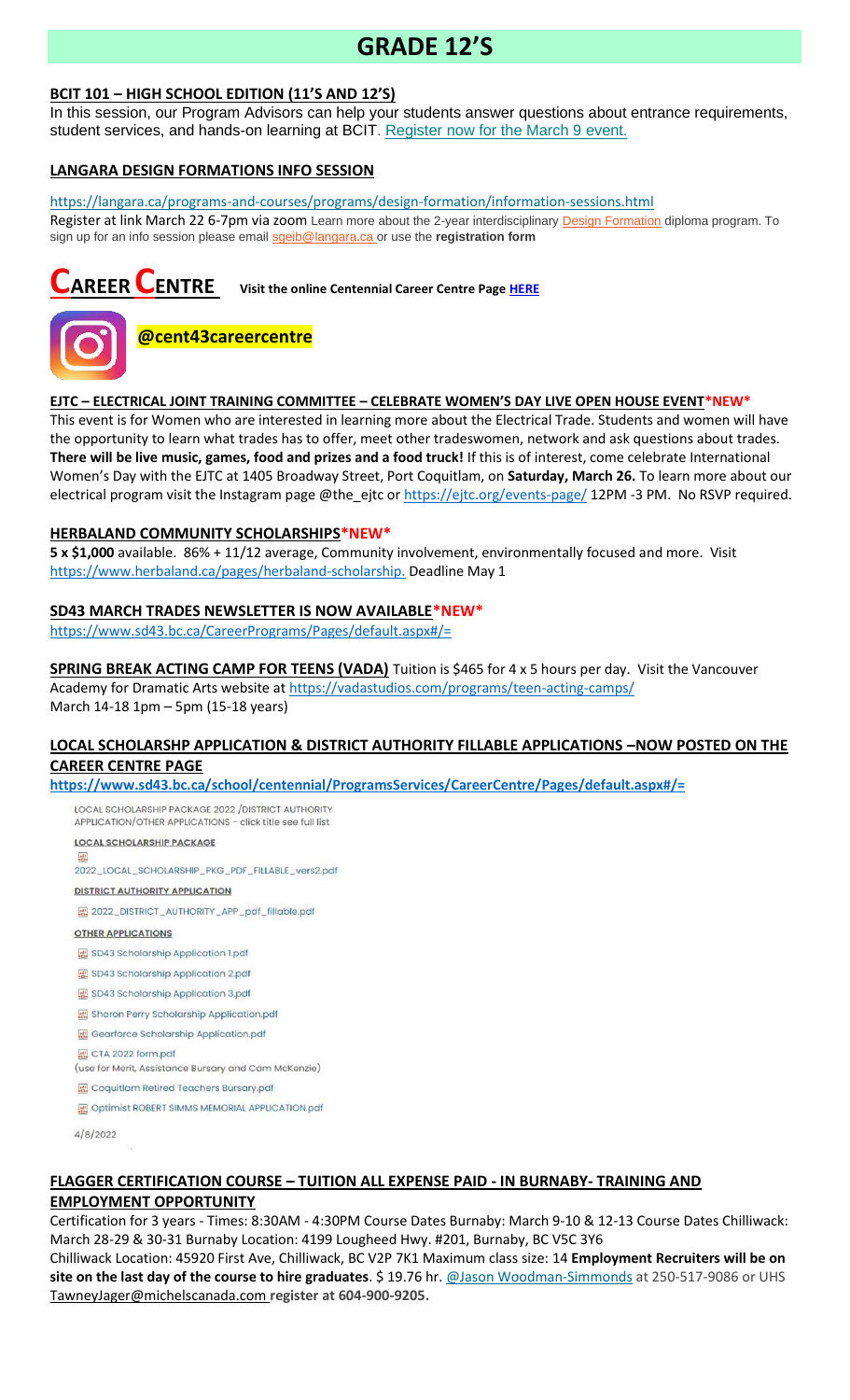# **MARCH SCHOLARSHIP DEADLINES**

Details on the career centre page

|  | <b>REMAX QUEST</b>                                            | <b>GIRL GUIDES</b>                   | <b>TREVOR LINDEN</b>                           |
|--|---------------------------------------------------------------|--------------------------------------|------------------------------------------------|
|  | <b>FOR EXCELLENCE</b>                                         | <b>OF CANADA</b>                     | <b>COMMUNITY SPIRIT</b>                        |
|  | <b>UGGLA FAMILY</b><br><b>SCHOLARS (SFU)</b>                  | <b>CAPILANO U</b><br><b>ENTRANCE</b> | <b>FUTURE ACES</b>                             |
|  | <b>IBABC (Insurance JONAH</b><br>industry member) CHRISTENSEN |                                      | <b>BCSSA</b>                                   |
|  | <b>EAGLE RIDGE</b><br><b>AUXILIARY</b>                        | <b>BC HYDRO</b><br><b>PIONEERS</b>   | <b>BCIT PATHWAYS</b><br>(Apr 1 <sup>st</sup> ) |

#### **REMAX QUEST FOR EXCELLENCE**

Details:<https://www.remax-western.ca/blog/2020-quest-for-excellence-bursary-program-now-open-2/> **RE/MAX Quest for Excellence 2022 Bursary Program** Attention grade 12 students! Are you interested in winning one of 16 \$1,000 **bursaries**? Deadline Monday, **March 14, 2022.** 

## **GRACE FAMILY NETWORK SCHOLARSHIP ESSAY**

3 X \$500 awards for 2022. Visit the career website or **[www.gfnf.org](http://www.gfnf.org/)**. Preference will be given to graduating students pursuing post-secondary who have financial need. **"WHAT ARE YOUR IDEAS TO REDUCE SYSTEMIC BIAS AND INEQUITY IN SOCIETY?" (500 words)** Deadline May 31st, 2022

#### **JIBC**

**Law Enforcement Studies Diploma program deadline now March 8, 2022**

## **UBC ENGINEERING SCIENCE INFO SESSION**

How do I learn more? We're inviting students, parents, and teachers to Join us via **Zoom on Tuesday, March 8th, 2022, 4:00 - 6:00 pm,** to learn about Engineering Physics. Registration link: <https://forms.gle/phEhw2USGAUhGMDN7> for the event.

## **APPLIED TO POST-SECONDARY?**

Students are reminded to check their **student portals** and email accounts regularly for updates and 'to-do' lists.

## **BCSTA CITIZENSHIP AWARDS**

The British Columbia School Trustees Association - BCSTA will once again be awarding **three** graduating B.C. public school students who have shown exemplary citizenship in their school and community with scholarships worth **\$500** each. VISIT THE CAREER CENTRE/FINANCE

# **SPORTS**

## **CENTENNIAL TENNIS TEAM**

There will be an information meeting at the beginning of lunch (11:55) on Wednesday in room B108 for students interested in being part of the tennis team this spring. If you can't make it, please email Ms. Ward at [sward@sd43.bc.ca.](mailto:sward@sd43.bc.ca) GO CENTAURS!

## **CENTENNIAL TRACK & FIELD**

There will be an information meeting on WEDNESDAY for any students interested in being part of our Track and field team! The meeting will be at 11:50 in room B114. GO CENTAURS!